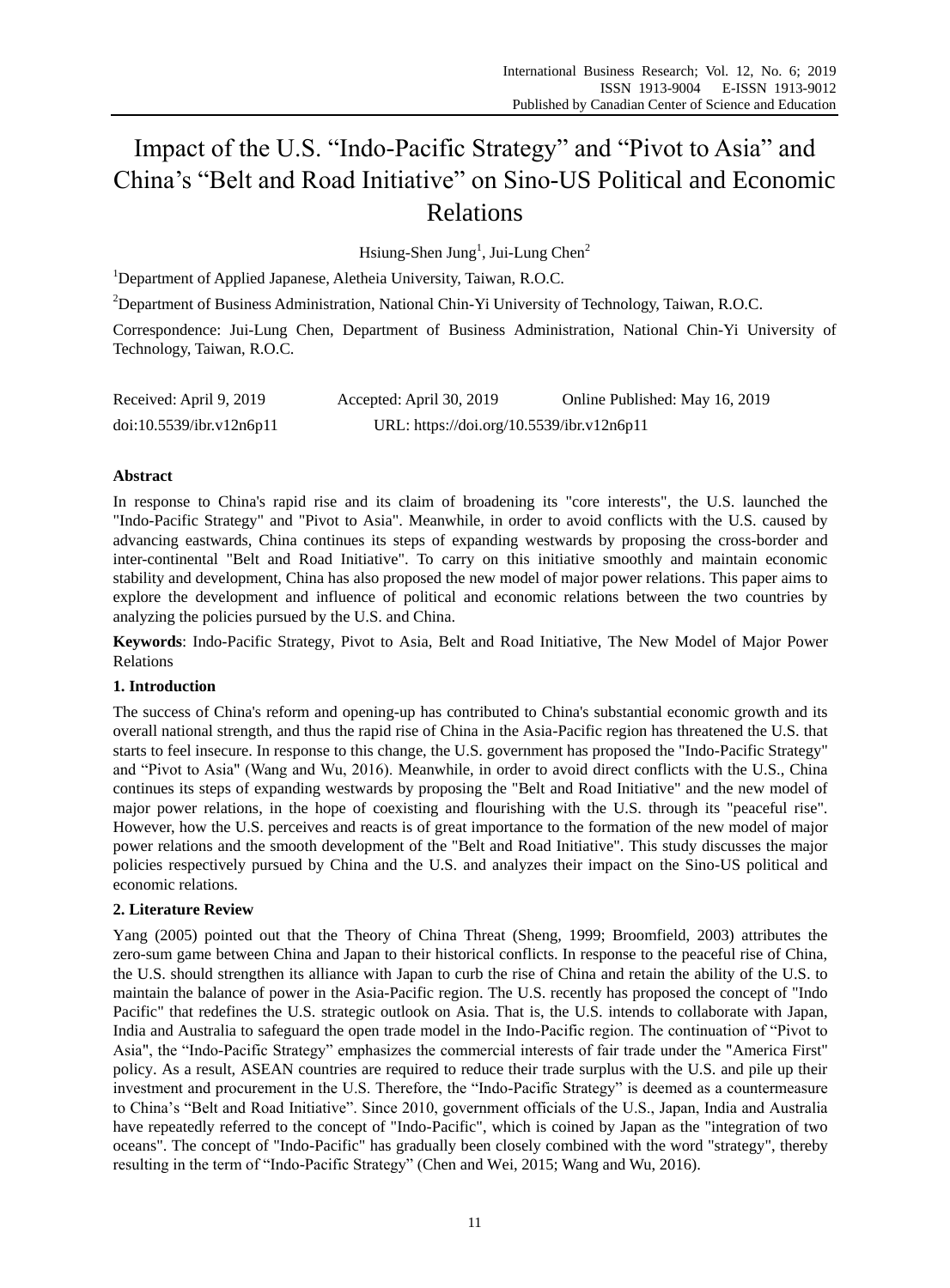China's policy towards the U.S. has invariably been influenced by the U.S. policy toward China, and the Chinese response consequently is passive. Considering the dual objectives of national development and security, China still has to coexist with the U.S. pragmatically (Ge, 2001). Shao (2007) considered China's current westward development is more feasible, especially given that Central Asia is such an important hinterland as to catalyst the "Belt and Road Initiative". Most of the Central Asian countries are developing ones in desperate need of development where the U.S. exerts weak influence. Given the abundance of resources and energy in this area, Central Asia is the best target for China to resort to diplomatic means for its rising influence in neighboring countries. Bmariani (2013) indicated that the Central Asian countries along the Silk Road Economic Belt of the Belt and Road Initiative, especially those with abundant hydrocarbon reserves and mineral deposits, have already become major destinations of the Chinese investment. The geographical proximity of these countries to China and their reliable land energy supply contribute to easing China's dependence on oil that is transported on maritime route. China also aims to stabilize Central Asia by promoting its economic development, including the stability of Xinjiang (China) that shares a long border with the Central Asian region that used to be reigned by the Soviet Union. Meanwhile, the "new model of major power relations" proposed for the first time by Xi Jinping in his visit to the U.S. in 2012 clarified the direction of the sustainable development of Sino-US relations. Hu Jintao, ex Chinese President, formally proposed in 2012 the concept of a new model of major power relation between China and the U.S. In November 2012, the report of the 18th National Congress of the Communist Party of China (CPC) clearly pointed out that China would improve and develop its diplomatic relations with other countries and broaden the fields of cooperation to address differences and promote a new model of major power relations featuring long stability and sound development. Since then the "new model of major power relations" has been important to China's diplomatic strategy (Wang, 2016).

#### **3. Research and Analysis**

## *3.1 China's Rise (Theory of China Threat) and the U.S. Response ("Indo-Pacific Strategy" and "Pivot to Asia")*

The "reform and opening-up" initiated by the end of the 1970s prompted the rapid growth of the Chinese economy. In 2010, China's GDP surpassed Japan by USD 6 trillion becoming the second largest economy in the world, with significant growth of its overall national strength. In 1992, US Admiral Derwelt Lassen first proposed the "Theory of China Threat", which has rapidly emerged in the international community (Chu and Chang, 2010). The current "Theory of China Threat" has emerged since the end of the Cold War when the threat to the U.S. imposed by the Soviet Union, its major rival, vanished and China rises to become the major "potential rival" (Kwo et al., 2006). Despite the remarkable rivalry between China and the U.S. in international politics, the huge distance between two countries on both ends of Pacific almost eliminates the possible border disputes or military conflicts, especially when China is striving for economic boom and does not hope to see economic stagnation or slowdown. Given that social stability is crucial to a country's development, China naturally wants a stable environment to develop its economy (Men, 2016). In 1989, a political unrest broke out in China, resulting in the US-led sanctions on China since June. In response to such sanction, China has developed a foreign strategy of "peaceful rise" (Kwo et al., 2006; Zhao and Wang, 2014). In recent years, the influence of the U.S. on Asia has gradually weakened. The return of Hong Kong and Macao to China has boosted the national confidence of the Chinese people, while strengthening the recognition of the "Theory of China Threat" by more countries. At the same time, the U.S. has also realized the necessity of "pivot to Asia".

Xi Jinping delivered a speech in Kazakhstan in 2013 when he proposed building the "Silk Road Economic Belt" jointly. In the same year, Xi Jinping in Indonesia further proposed building the "21st" Century Maritime Silk Road". The "Belt and Road Initiative" marks China's counterattack to the U.S. "Pivot to Asia" and has been proactively launched. On May 14, 2017, the "Belt and Road Forum for International Cooperation was held in Beijing attended by 1,500 major political figures from more than 130 countries, including 29 foreign heads of state. During the forum Xi Jinping announced that China would add an investment of RMB 100 billion in the Silk Road Fund founded in December 2014 with USD 40 billion, making the fund close to RMB 400 billion (Tsao, 2018). According to Tsao (2018), there are three explanations for the Belt and Road Initiative in American academic circles: (1) The Belt and Road Initiative is China's response to the U.S. strategy of "Asia-Pacific rebalancing", aiming to shatter the "siege" imposed by the U.S. and contain the rise of India; (2) The economic significance of the "Belt and Road Initiative" is stressed. China has long intended to reduce the economic imbalance between the inland and coastal regions, seek an escape route for the large-scale overcapacity of the manufacturing industry, and consolidate its position as the global center of supply and manufacturing; (3) The Belt and Road Initiative is considered the natural development of China's desire to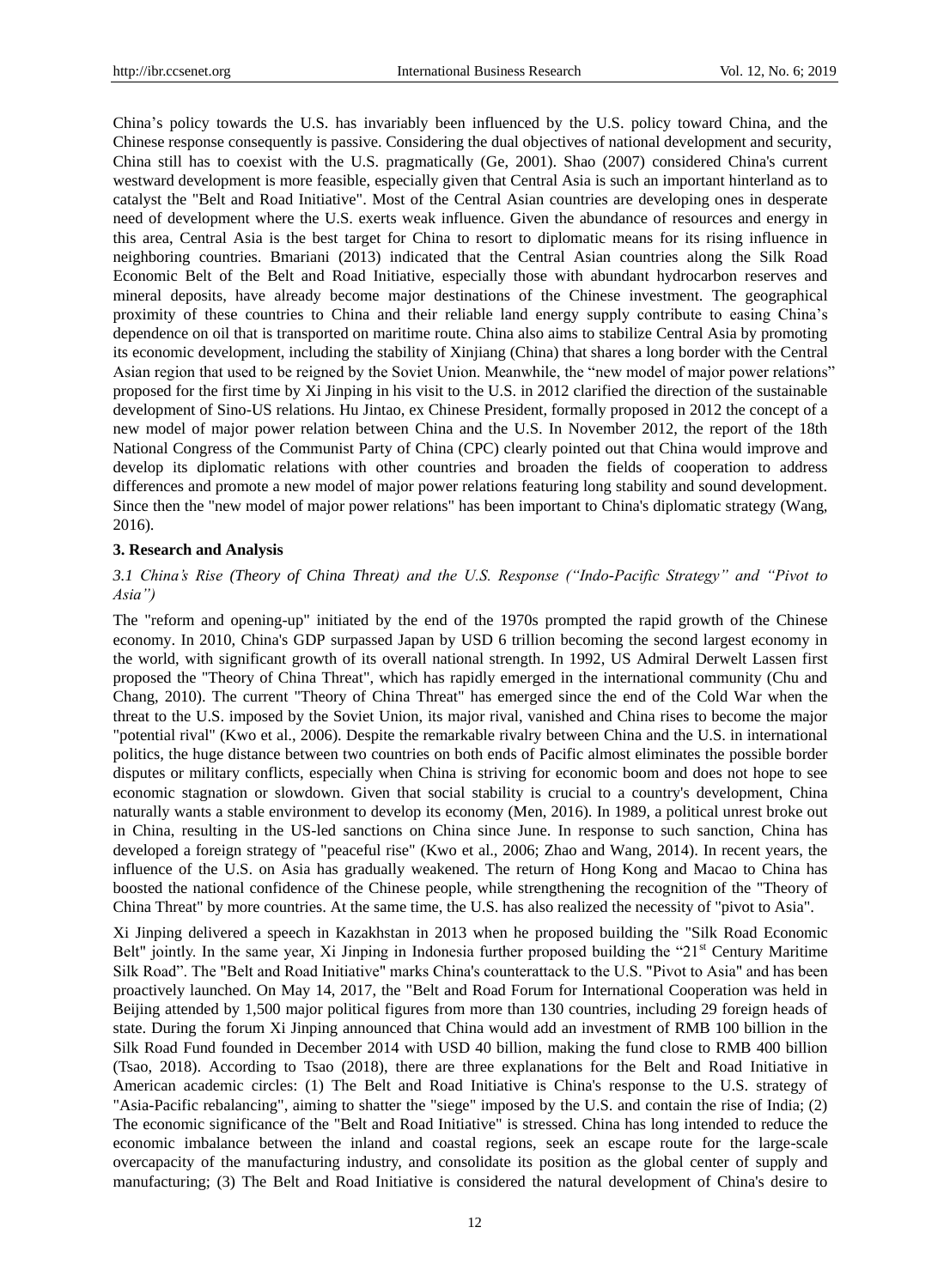replace the U.S. as the global hegemony. The U.S. academia's response to the Belt and Road Initiative can be roughly divided into two categories. One is the scholars who hold the traditional thinking of containing China's development and emphasize the consolidation of alliance to stop China from challenging the U.S.; the other is scholars who are relatively optimistic and advocate that the U.S. should join the "Belt and Road Initiative" on the premise of adhering to its own standard, thereby preventing China's impact and challenges on the international system.

This study holds that China intends to challenge the political hegemony of the U.S., expand cross-continental economic cooperation and development, and break through the multi-tier military siege imposed by the U.S. Proceeding from the data of the U.S. Brookings Institution and scholars of the Council on Foreign Relations, Sung (2017) believed that American scholars conceive the Belt and Road Initiative from three main aspects: intention, influence and prospect. (1) Intention: The conception on the intention of the Belt and Road Initiative by the U.S. Brookings Institution and the Council on Foreign Relations demonstrates three main tendencies: economic intention, intention of economic and strategic consideration, and strategic intention; (2) Influence: The Belt and Road Initiative can promote regional economic integration, threaten the dominance of the U.S. in the world, especially in Asia, challenge the geopolitical landscape, and impact the long-term US-led international financial system; (3) Prospect: Regional security, investment risks, and alleged doubts of some neighboring countries. Extending from the west shore of Atlantic Ocean to the east shore of Pacific Ocean, the U.S. boasts such a perfect geographical position that it can interact with Asian countries to its west and with European countries to its east. By contrast, China on the west shore of Pacific Ocean is blocked by the island chain formed by the U.S. and its allies to the east. However, countries to the west of China are relatively friendly from the third world. China's development of the western regions has lasted for a long time, but it is confined with its territory. The "Belt and Road Initiative" extends China's development of the western territory westwards to Central Asia, Europe and Africa. Against this backdrop the U.S. feels the threat to its status as the global hegemony and will naturally react. However, its location in the Americas deprives the U.S. of geopolitical advantages and makes the situation beyond its reach. Nevertheless, the Asian allies of the U.S. around China have become the best base for the U.S. to march forward. In the Cold War, the U.S. allied with countries of the free world to block the communist camp represented by China and the Soviet Union. In the 1990s, the collapse of the Soviet Union and the liberation of Eastern Europe marked the end of the Cold War, but the subsequent rise of China turns the target of blockade to China. The U.S. even extended the blockade from East Asia and Southeast Asia to India in South Asia. The designation of the "Indo-Pacific Strategy" mentioned by Chen and Wei (2015) in literature review can be regarded as an action of the U.S. to expand its "blockade" policy. This action can also be attributed to be one of the good reasons for China's "Belt and Road Initiative".

Yang (2012) pointed out that the U.S. policy toward India has been changed and featured "attraction" since the  $21<sup>st</sup>$  century, the real purpose of which is to stabilize India so that India supports the U.S. anti-terrorism war on terrorism morally and India and Pakistan coexist peacefully without exerting a negative impact on the anti-terrorism war waged by the U.S. and Pakistan. Hillary Diane Rodham Clinton, ex-Secretary of State, made it clear at the ASEAN Regional Forum in 2009 that the U.S. would strengthen its relations with Southeast Asian countries, re-assume and reinforce its responsibilities and leadership in the Asia-Pacific region, as a political announcement for the return of the U.S. to the Asia-Pacific region. Hsia (2015) agreed that the "Indo-Pacific Strategy" launched by the Obama Administration since 2010 aims to: (1) expand the strategy of "Asia-Pacific rebalancing" to the Indian Ocean region to link the Pacific Ocean with the Indian Ocean; (2) to expand the U.S. "axis" Asia-Pacific security system to the Indian Ocean region to create a crescent-shaped huge network of alliances and partners; (3) to contain the rise of China and India within the framework of the US-led international mechanism and rules by implementing a two-pronged policy of cooperation and restriction. According to the 2015 National Security Strategy of the U.S. of America, the strategy of "Asia-Pacific rebalancing" pursued by the U.S. coincided strategically with India's "eastwards" strategy, indicating that the U.S. attempted to take advantage of India for its strategy of "Asia-Pacific rebalancing". From the strategies of "Pivot to Asia" and "Asia-Pacific rebalancing" to the "Indo-Pacific Strategy", the U.S. effort to contain China has been intensified constantly. According to Tsao (2018), the U.S. responds to "Belt and Road Initiative" with the traditional "siege". In addition, Sung's (2017) argument shows that the U.S. is alert and hostile to the regardless of intention, impact or prospect. This east-to-west development route diverts into two ways: one reaches Europe through Central Asia, and the other is a maritime route reaching Eastern Africa through Southeast Asia, with relay stations on each route. The relay stations along the route of the "Belt and Road Initiative" influence each other, and such influence also exerts an impact on the "Belt and Road Initiative".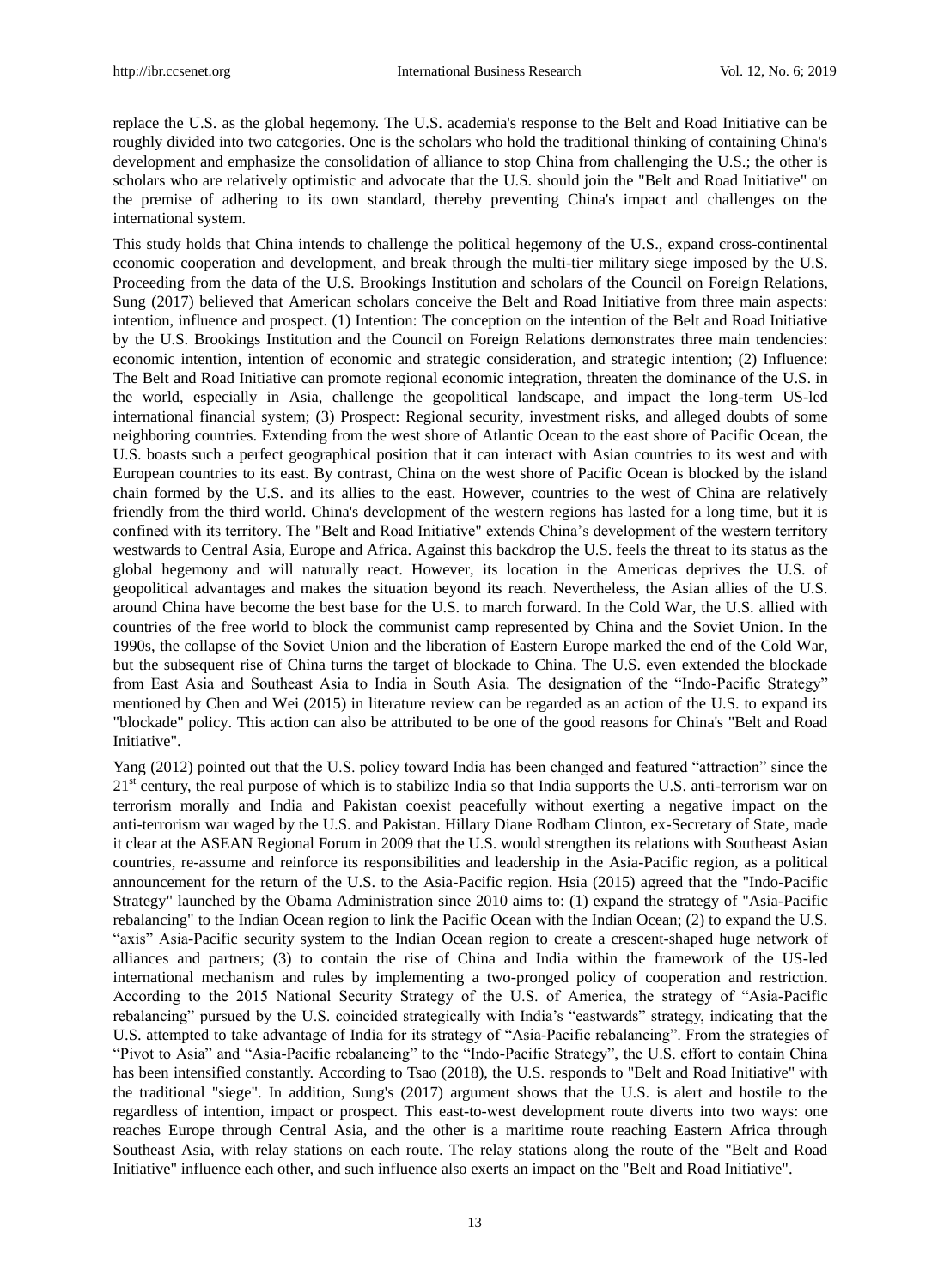### *3.2 Five Central Asian Countries of the "Belt and Road Initiative"*

According to Li (2014), recent years have seen the attempt of a couple of major powers to work with Central Asian countries to build a Silk Road economy dominated by major powers. For example, in 2011, the U.S. proposed to bypass China and Russia to establish a "New Silk Road Plan" extending from the Greater Middle East and Greater Central Asia via Afghanistan to Pakistan to India. Aiming at integrating the two geographical sections of Central Asia and South Asia, this plan intended to grab the national interests in Asia following the withdrawal of international army from Afghanistan in 2014. Since the day when the five Central Asian countries gained independence, Japan has put forward the "Silk Road Diplomacy" and subsequently the "Silk Road Energy Plan".

Since 2004, Japan has adjusted and speeded up the planning on this issue for multiple times, proposing the "Silk Road Central Asia Strategy" of "Central Asia + Japan" that aimed at gaining a share in the energy competition and cooperating with the U.S. to contain the influence of Russia and China in Central Asia. Russian President Vladimir Putin proposed the "Steel-based Silk Road Plan" during his visit to South Korea in 2013, with railway transportation as the basis of large-scale Eurasian trade. All these are signs of the fact that many powers are targeting on Central Asia, but among these Silk Road initiatives China's "Belt and Road Initiative" has been the only one put into practice. In addition, the importance of Central Asia to the "Belt and Road Initiative" can be seen from the studies of the following scholars. Chang and Yuan (2016) pointed out that under the guidance of the concept of cooperative security, China's geopolitical strategy in Central Asia mainly includes: the security strategy of cooperating with Central Asian countries in combating "three forces" (terrorism, separatism and extremism) to safeguard border stability; the geopolitical strategy of maintaining a balanced political landscape of great powers in this region; and the energy strategy of ensuring the stability of Central Asian countries for their sustainable supply of oil and gas. Among these strategies, the consideration of border security and geopolitical balance proceeds from the geopolitical strategic positions of China and Central Asia, while the energy strategy is intimately related to the resource endowment of Central Asia and China's energy demand. Hu et al. (2014) proposed that the "Silk Road Economic Belt" with its east starting point in China will extend westwards to have three sections of different functions: (1) the Central Asian Economic Zone (population of 65 million); (2) the Pan-Central Asian Economic Zone (population of 1.96 billion); (3) the Eurasian Economic Zone (population of 2.74 billion including that of Pan-Central Asia). Tsai (2013) argued that China's growing influence on Central Asia also allows it to further reflect on its real interests in this region; specifically, such interests can be viewed from four perspectives: national security, geopolitics, energy strategy and economic interests.

According to Tang (2000), the development of the Northwest of China will be extremely slow if it relies solely on the gradual westward movement of economic forces in the coastal areas, and the gap between the Northwest of China and the coastal areas will be further widened, which is not conducive to the political and social stability of the Northwest. The economic integration of Central Asia and its vast market will be another power house for the economic development of the Northwest of China, contributing to the political and social stability of this region. Sung (2015) mentioned that the "Silk Road Economic Belt" complements with the "Western Development Strategy" and the synergy contributes to the economic development and social stability of China's border areas, and also facilitates the implementation of the foreign strategy of benefiting and securing neighbors. Apart from the tremendous economic significance, the initiative has brought about social progress and cultural exchanges among neighboring countries through economic development, playing an important role in ensuring regional security. Sung believes that the strategies of "Pivot to Asia" and "Asia-Pacific rebalancing" implemented by the U.S. in recent years have largely compressed the strategic space of China and changed the surrounding areas of China tremendously. As many new problems and situations emerge, China has been forced to upgrade its "Western Development Strategy". Qi (2015) suggested that the diplomatic influence of the "Belt and Road Initiative" on areas involved is as follows: (1) injecting new vitality into neighboring diplomacy conceptually and practically; (2) effectively integrating the dual neighboring diplomatic ideas of "advancing westwards positively" and "making maritime breakthrough"; (3) coordinating China's border development with the neighboring diplomacy. During the Soviet Union period, the Beijing government's direct interaction with Central Asian countries was scarce as the official channel for interaction was virtually under the full control of the Central Soviet Union government. After the disintegration of the Soviet Union, Beijing quickly established relations with newly independent countries, but the initial focus of China was mainly on demarcation and security support for the policy implementation in Xinjiang. China began to pay attention to the economic opportunities in the region in the mid-1990s. Since the 2000s, China has been an enthusiastic participant in the major infrastructure projects linking Xinjiang with Central Asia, such as road and pipeline construction. After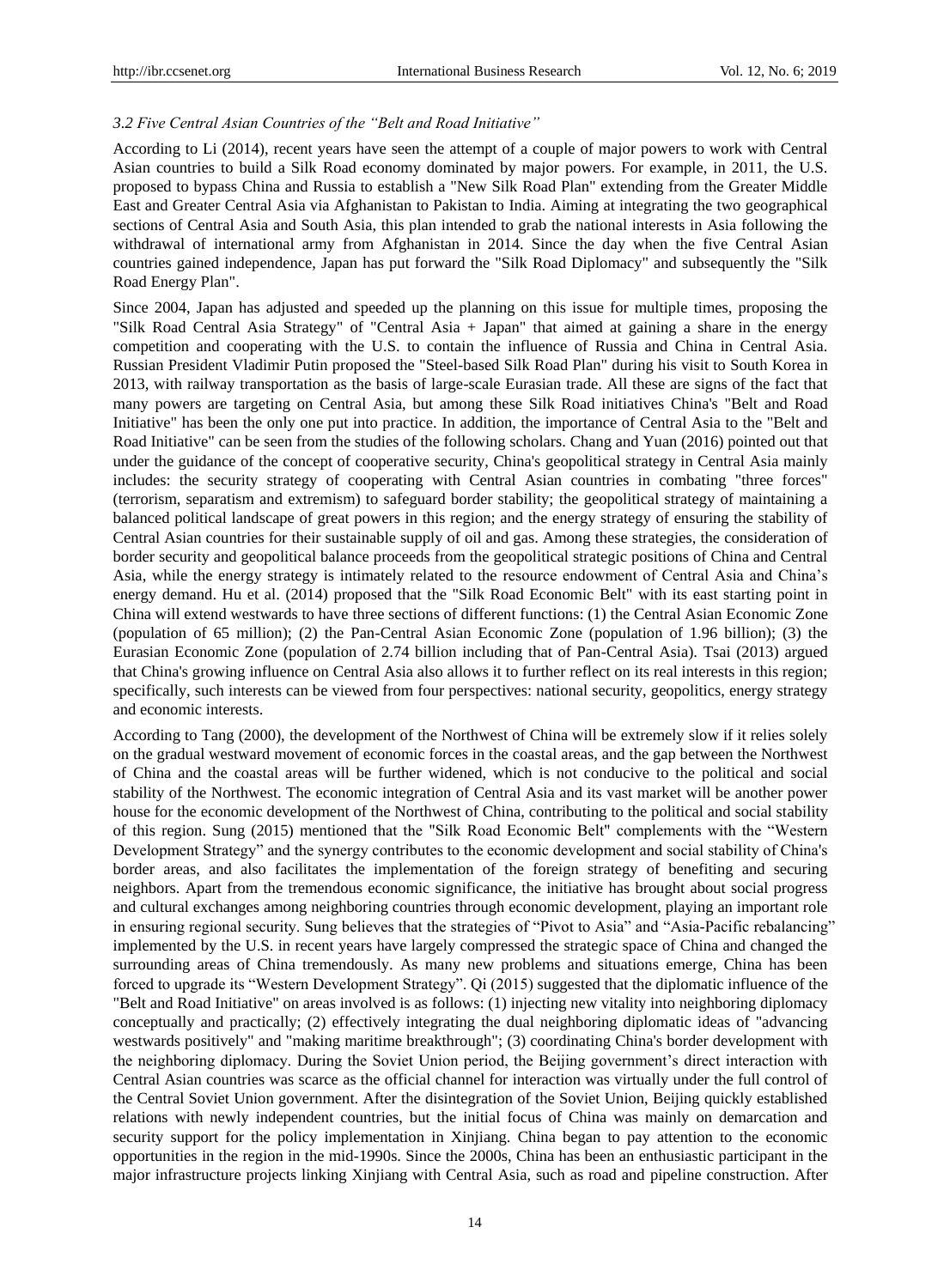the 911 incident in 2001, however, Central Asian countries supported the "anti-terrorism war" waged by the U.S. In return, the U.S. has provided a considerable package of economic projects or trade opportunities for this region. Since the beginning of the  $21<sup>st</sup>$  century, the Shanghai Cooperation Organization has remained an important forum on issues of trade and security, but the competition between Russia and China, two major member states of the organization, has curtailed its impact. As time goes by, the situation becomes clearer: China's constantly growing economic advantage translates into significant and sometimes even decisive political influence. Chang (2009) argued that the abundant resources and energy of Central Asian countries, such as Kazakhstan, Uzbekistan, and Turkmenistan, are in sharp contrast to China's relatively severe energy situation. China needs to import enough oil and gas to meet the sustainable economic development in the future, while the economic development of Central Asian countries requires the export of a large amount of oil and gas, which serve as the basis for the complementary energy cooperation between China and its neighboring countries in Central Asia. In summary of what these scholars argued, Tsai's (2013) argument combines that of Chang and Yuan's (2016) and Hu et al. (2014), both of whom believed that Central Asia has a great positive effect on China's political and economic development. Tang (2000) focused on the development of the Central Asian market. Sung (2015) and Qi (2015) suggested that the "Belt and Road Initiative" will be conducive to China's neighboring diplomacy and strategic development. Chang (2009) indicated that China's economic growth will inevitably lead to rising oil demand, which is crucial to the Chinese economy that is underpinned by a colossal amount of energy. Compared with the U.S., China owns the following advantages in Central Asia countries: (1) Opportune timing - The anti-terrorism effort of the U.S. at home deprives it of the attention to Central Asia; China's successful "reform and opening-up" and the consequent rapid economic growth require the transfer of excessive productivity to overseas areas; (2) Geographical convenience - China limits with Central Asia and the China Railway Express that travels across Kazakhstan will tighten the economic and commercial exchanges between the two regions, while Central Asia is beyond the reach of the U.S.; (3) Good historical relations - the U.S. and Central Asia rarely communicate and only maintain relations, while the Shanghai Cooperation Organization (SCO) provides a platform for the proper communication of China and five Central Asian countries.

The literature review indicates that the five central Asian countries that both the U.S. and China are competing for show preference to China, which boasts fast economic growth, close geographical location and good relations. Moreover, the fast-growing Chinese economy needs the energy supply of the five Central Asian countries, while the five demand for the direct investment of China, creating a win-win landscape. Nevertheless, despite the inferior timing, geographical location and bilateral relations, the U.S. still will ally with countries in the region to contain China, as it always does. Yang  $(2012)$  pointed out that since the 21<sup>st</sup> century, the U.S. has promoted the strategic layout of South and Central Asia through the following means: (1) launching a "color revolution" in Central Asia to bring the pro-American government to power; (2) controlling the core areas of South and Central Asia through wars in Iraq and Afghanistan; (3) actively attracting India and Pakistan to serve for its strategy in Central and South Asia. Therefore, China, despite its multiple advantages, still needs to be on guard against the U.S. allies in Asia that attempt to contain China. China had been blocked by the U.S. on the western shore of Pacific since the Cold War. Although the relationship between the two sides has greatly improved since the late 1970s when two countries established diplomatic relations, the U.S., out of the global strategic consideration, still adheres to the island chain strategy implemented in the Cold War to block China on the east coast of Asia. In response, China bypasses the maritime route and turns to land route moving westwards. This is why the Belt and Road Initiative has its starting "point" in the west and extends as a "line" towards Central Asia and then to the European Continent where an area comes into being. Since there is no port on the entire route from the west of China westwards to Central Asia and the European coastal areas, inland exports must rely on trains with large cargo loads. Thanks to the prevalent flat terrain in Central Asia and the existing railways that link it with Europe, land transportation marks the primary choice for the region. According to Mo et al. (2015), China has opened the China Railway Express that travel across three major corridors: the western corridor extends beyond China from the central and western regions via Alashankou (or Holgos), the central corridor extends beyond China from North China via Erenhot, and the eastern corridor (including the northeast) extends beyond China through the southeastern coastal areas via Manzhouli (Suifen River). By the end of 2014, there had been 21 routes of China Railway Express in operation, including 13 in normal operation and 8 in trial operation that cover 13 cities and 5 border ports in China. From its first opening in 2011 to the end of June 2016, the "China Railway Express" had travelled for totally 1,881 times, starting from 16 Chinese cities and arriving at 12 foreign cities. The 39 routes in operation have generated import and export of USD 17 billion in total.

Although Chou (2018) pointed out that there are four major obstacles to the "China Railway Express": (1)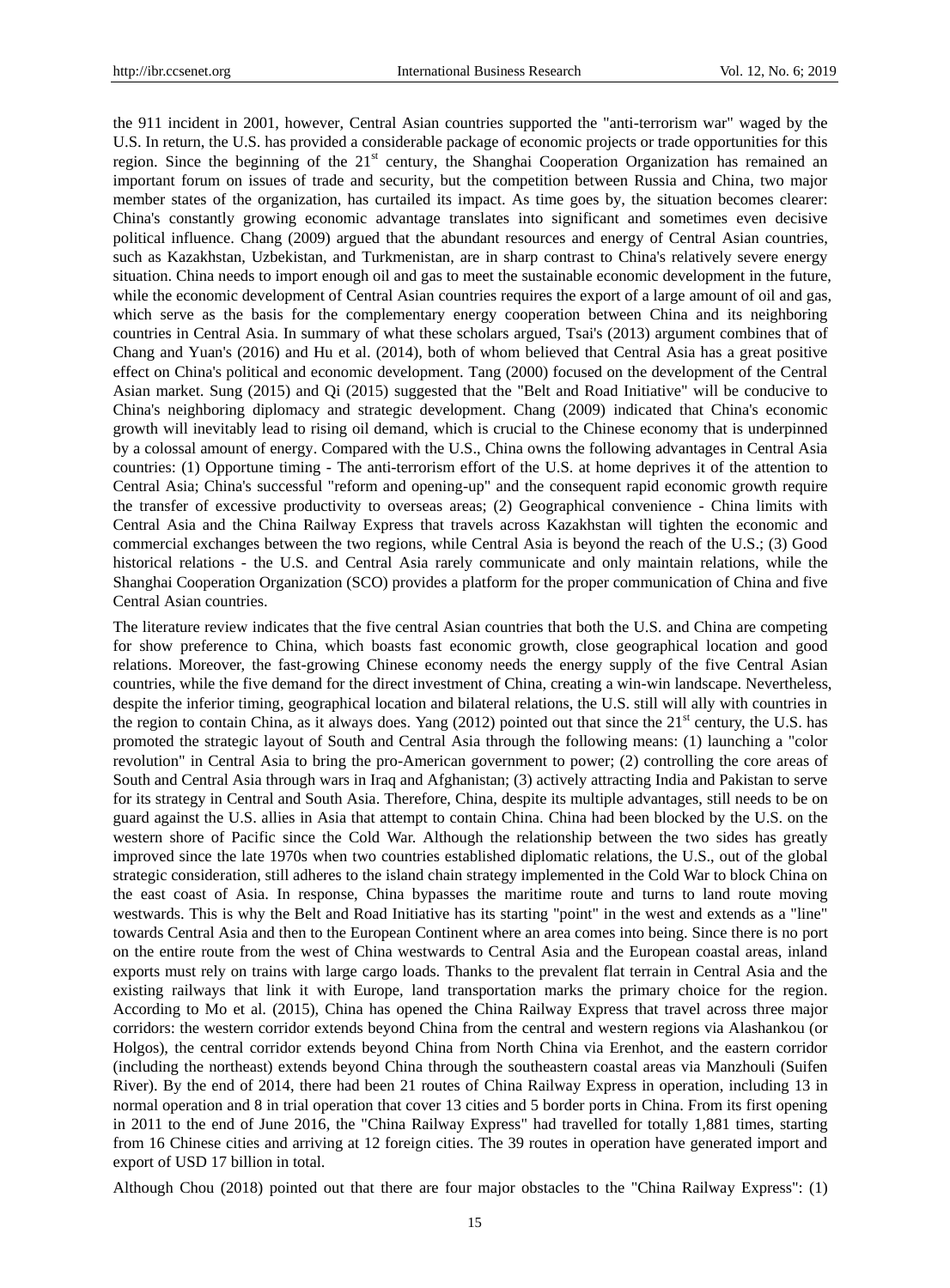dependence on government subsidies; (2) high operating costs; (3) low operating efficiency; (4) insufficient understanding and trust of countries along the route on the "China Railway Express". According to Lu et al. (2018), although the cost of maritime transport is far lower than that of rail transport, the time cost of the former is higher. It takes roughly 30 to 45 days from a Chinese coastal port to a European one, while it takes only 15 days for the China Railway Express to arrive in the destination. In addition, on the basis of quantitative analysis along with geopolitical and geoeconomic theories, Eurasia is partitioned comprehensively. The results show that: (1) In terms of transportation cost, maritime transportation holds an obvious upper hand, but the respective advantages of maritime and land transport vary from one region to another; (2) Taking time cost into account, the competition pattern of maritime and land transport basically shows a balance of 1:1; (3) Against the backdrop of the "Belt and Road Initiative", the integration of the Central European and Russian regions (a combination of inland and land-sea composite areas) is the hub for the integration of the Eurasian Continent. Given that all regions involved in the initiative are land-sea composite areas, this conclusion is expected to provide a scientific basis for China's in-depth cooperation with the European Union in the Belt and Road Initiative. As a result, China can claim that the "Belt and Road Initiative" is no longer a slogan but a fact in progress. Chou (2018) pointed out that the fourth obstacle to the "Belt and Road Initiative" is the insufficient understanding and trust of countries along the route on the "China Railway Express". Most Central Asian countries are developing countries with abundant resources and energy that are in urgent need of construction, a sign of their underdeveloped trade and logistics that leads to their poor understanding on the "China Railway Express". The logistics of five landlocked Central Asian countries relies on land transportation, and the transportation cost of railway is relatively low for export. Given that the five Central Asian countries are along route of the "Belt and Road Initiative", the "China Railway Express" can give full play to the role of these five in smooth flow of goods. As Yang (2012) stated, although the U.S. remains active in Central Asia, the five countries of this region are expected to opt for the economic "Belt and Road Initiative" rather than the political " Pivot to Asia ".

#### *3.3 Ten ASEAN Countries along the "Road"*

Compared with the five Central Asian countries along the "belt", China and the ten ASEAN countries along the "road" have more frequent economic exchange and trade, so the "road" is expected to be implemented more smoothly than the "belt". However, the political factors differ the reality from the expectation. According to Womack (2017), Southeast Asian countries founded the Association of Southeast Asian Nations (ASEAN) in 1967 when China vigorously supported the revolutionary organizations in Myanmar, Thailand and Cambodia as well as the northern Vietnam in opposition to the U.S. agent in Southeast Asia. The invasion of Vietnam into Cambodia in 1979 created a common enemy for China and ASEAN. As a result, China reduced its support for revolutionary organizations in Southeast Asia and allied with ASEAN and the U.S. against Vietnam. At the same time, China's "reform and opening-up" policy began to develop common economic interests between China and its neighbors. Since trade started almost out of nothing, it took China a long time to become a major economic partner of Southeast Asian countries, but China's rapid development and its cooperative attitude raised close attention in the region. ASEAN Regional Forum (ARF) was founded in 1994; ASEAN began its "10+3" meeting with China, Korea and Japan in 1997. China shares borders with most of the ten ASEAN countries. The economic exchange and trade between the two sides should be frequent and their business activities can also complement each other, but as is mentioned above, the economic relations between the two sides were virtually a vacuum and on the verge of tension before the "reform and opening up". After the reform and opening-up, the easing political stalemate and the consolidation of trade and economic exchange have relieved the tension between the two sides, especially considering the important role of this region in the "Belt and Road Initiative". Sun (2015) suggested that the China-ASEAN cooperation should be the cornerstone of the "New Maritime Silk Road". Firstly, China should endeavor to build the "China-ASEAN Community of Shared Future" to stabilize the "diplomatic courtyard" of China. The "New Maritime Silk Road" relies on the member states of ASEAN and China and ASEAN are expected to sustain the global economic growth. Secondly, this initiative helps deepen China's geoeconomic interests. The integration of China and ASEAN can radiate into South Asia, Middle East and East Africa, and reproduce the glory of the traditional Chinese-led Maritime Silk Road. Thirdly, it should resonate with the "Silk Road Economic Belt" across Eurasia, and strengthen China's geopolitical interests. Finally, the initiative should diversify the cultural and personnel exchanges between China and foreign countries.

Although the relationship between China and ASEAN countries has gradually improved and trade has been intensified after the "reform and opening up" and the end of the Cold War, the U.S. still holds a strong political and economic grip on the region. Today, amid the collision between the "Pivot to Asia" and the "Belt and Road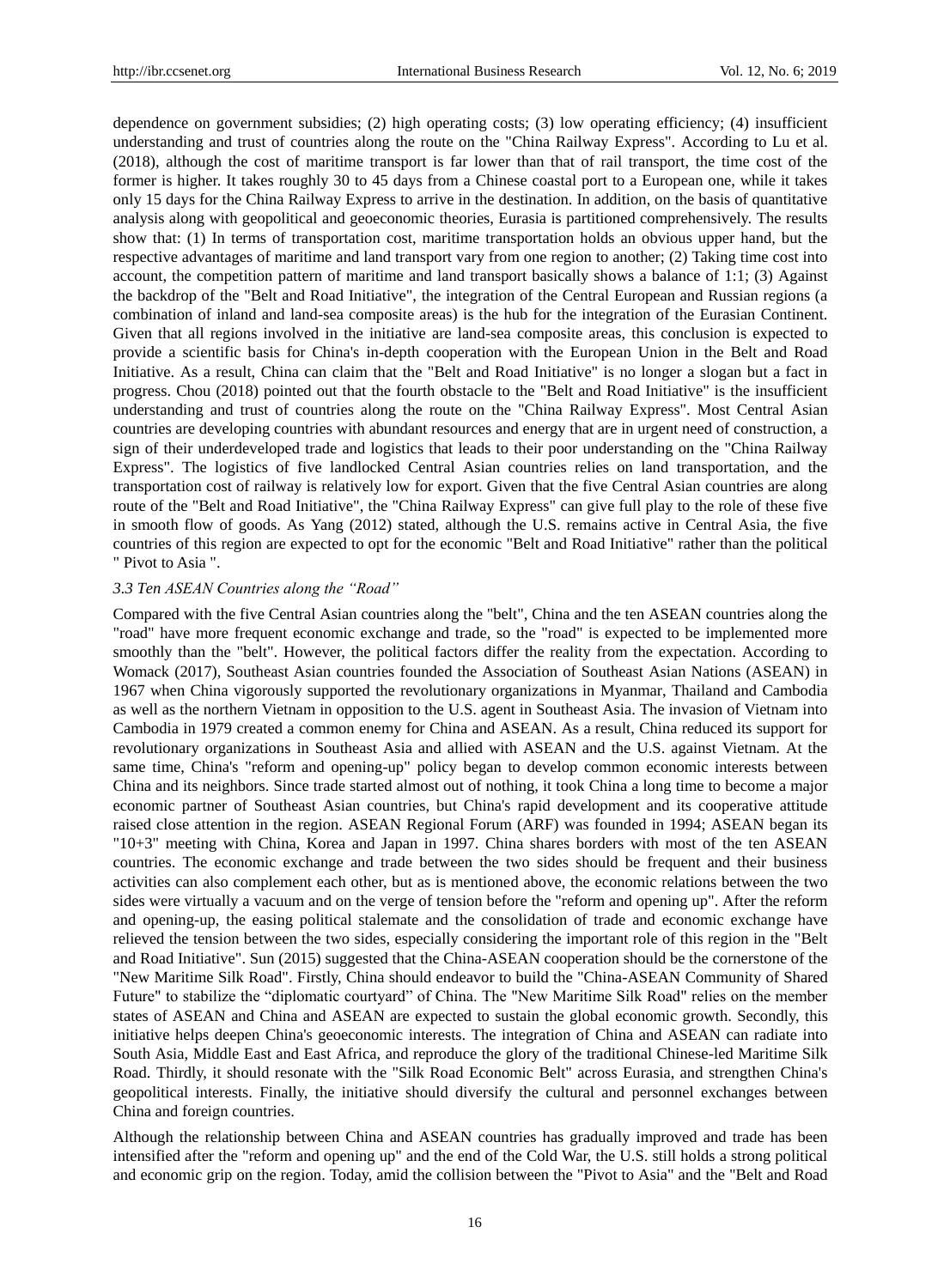Initiative", the political and economic influence exerted by China and that of the U.S. on ten ASEAN countries can be compared as follows: (1) Opportune timing – The withdrawal of the U.S. from the Trans-Pacific Partnership (TPP) has largely weakened the U.S. influence on the countries of the region, while China's successful "reform and opening-up" has boosted the rapid economic growth rapidly, and the bilateral economic exchange and trade are expected to expand. Added with the great promotion of the "Belt and Road Initiative" by China, this marks an opportune timing for both sides seeking mutual economic benefits; (2) Geographical convenience: The U.S. is far away from the ten ASEAN countries while China is close to them, granting China geographical convenience; (3) Good relations: Despite the huge distance between the U.S. and Southeast Asia, most of the ten ASEAN countries belong to the US-led democratic camp. Since World War II the U.S. has maintained long-term relations with ASEAN countries, some of which are allies of the U.S., and other non-allied countries of the organization are not hostile to the U.S.; the exchange between China and ASEAN countries are long and frequent, added with the advantage of overseas Chinese people. China has signed the Regional Comprehensive Economic Partnership (RCEP) with the ten ASEAN countries along the "road"; the China-ASEAN Free Trade Area (CAFTA) or ASEAN 10+1 composed of China and ten ASEAN countries has been fully launched since January 1, 2010.

Although China boasts the above advantages, Lin (2016) suggested that China's aggressive territorial claims in the South China Sea in 1992 triggered regional tensions and became one of the hot spots of conflict in the Asia-Pacific region. In the same year, China approved of the Act of Territorial Sea and Contiguous Zone on the Nansha and Xisha Islands, and ASEAN immediately issued the ASEAN Declaration on the South China Sea. ASEAN took the initiative to found the ASEAN Regional Forum (ARF), a countermeasure of ASEAN against China's sovereign claim over the South China Sea. This is the sign of the preoccupation of Southeast Asian countries on a rising China, but as Ku (2018) pointed out, the China-ASEAN economic relation is constrained by the current international climate of great change, great development and great adjustment: (1) The economic globalization, political multipolarization and constant IT development create pluralistic competition and cooperation, gaming and win-win relationship; (2) The 2008 financial crisis curbed the global economic growth by the Western developed countries, while the countries of emerging market represented by China "rise in group" and become an increasingly important force in global economy. (3) As globalization enters a new stage, "anti-globalization movements", extreme conservatism inside countries and trade protectionism sprawl all over the world, imposing challenges on the reform of international governance system. This study holds that the three changes of the international climate mentioned by Ku (2018) emphasize that the current world features: (1) cooperation in replace of competition; (2) emerging markets over advanced markets; (3) formation of anti-globalization. As the world is facing such a huge transformation, Southeast Asian countries that should act in line with the U.S. political stance still prioritize their economic needs over political ones. Therefore, the Belt and Road Initiative that boosts the economic benefits of all countries is bound to put the ten ASEAN countries in the predicament of leaning to China or the U.S., or whether economy outweighs politics. As long as China reduces political factors and focuses on economic incentives, the ten politically pro-American ASEAN countries at least will not reject the "Belt and Road Initiative", enabling the Initiative to be implemented smoothly and create a win-win scenario.

#### *3.4 "Belt and Road Initiative" and "New Model of Major Power Relations"*

Despite the obviously active countermeasures of the U.S., China continues to promote the "Belt and Road Initiative" in a low profile because China is keenly aware of the impact of international relations on its economic development. According to Wang (2009), China's 60-year relations with major powers can be divided into the following stages. The first stage was the alliance in the early 1950s when China allied with major powers such as the Soviet Union. The second stage featured the confrontation and competition marked by China's open "exposure, condemnation and criticism against the Soviet Union" in 1965, resulting in the open confrontation of both countries. The third stage featured the informal alliance. After the bloody conflict between China and the Soviet Union in 1969, China deemed the Soviet Union as the greatest threat and formed an "anti-Soviet" alliance with the U.S. The fourth stage was characterized by the non-aligned independence. At this stage, China continued to develop friendly relations with the third world without allying with any major power or small countries around it. China was the leader of itself. The fifth stage featured the multiple portfolio of partnership and China's integration into the international system. Since 1994, China has established various forms of partnership with many major powers. After breaking the shackles of the West-led sanctions in the international community, China began to introspect and construct its own international status, identity and image, shifting to the concept of "being a responsible major power". The sixth stage marks China's proactive action to build harmonious and cooperative relations among major powers. China has begun to rise to the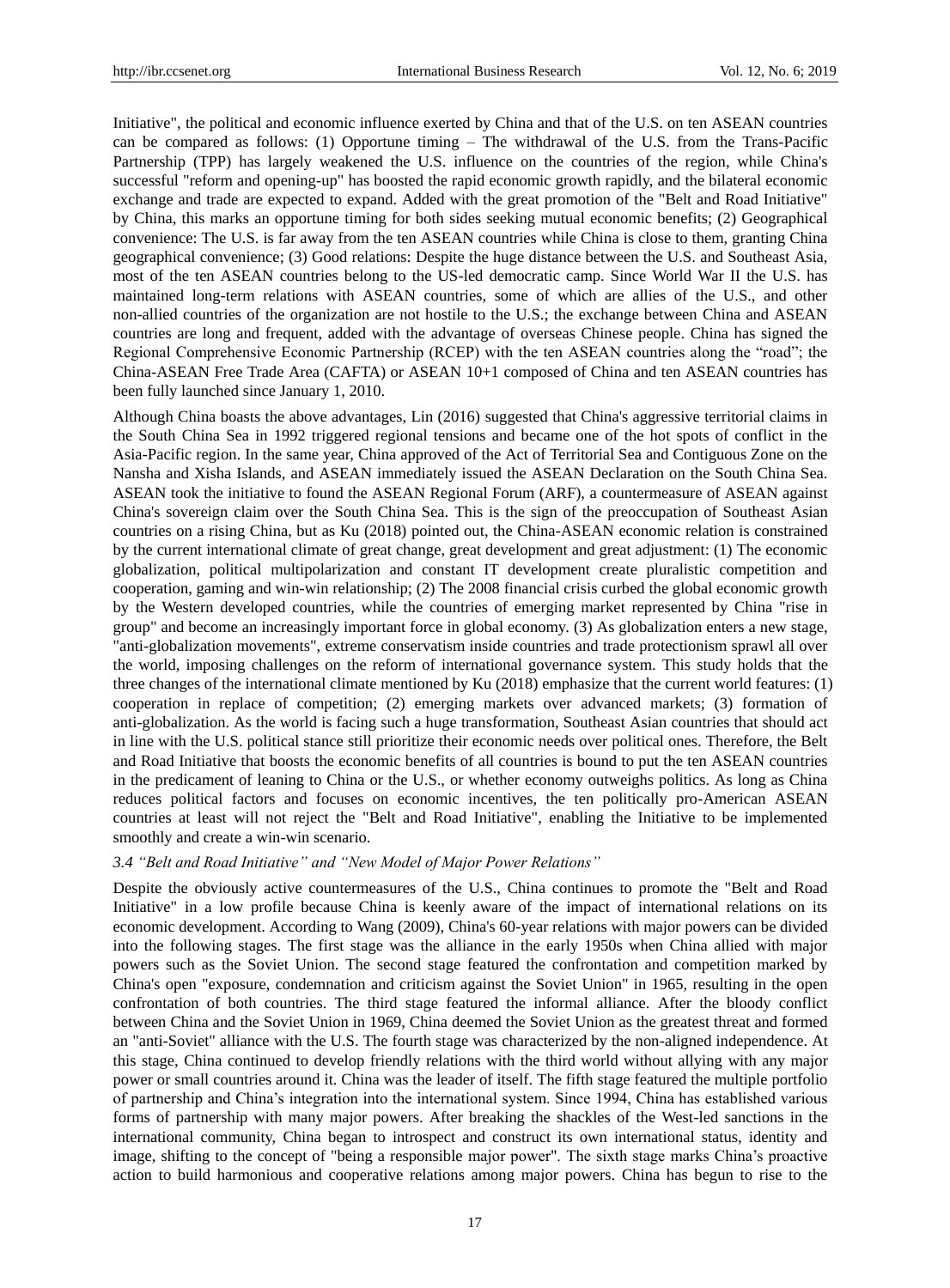occasion where the world, especially other major powers, requires that it take on more international responsibilities.

Wang (2016) pointed out that after Xi Jinping came to power, there have been two approaches for the new concept of security. One is to inherit the approach for the new concept of security taken by Jiang Zemin and Hu Jintao, and the other is to adhere to the "overall concept of national security concept" proposed in the First National Security Conference from April 15 to 28, 2014. Wang (2016) noticed the shift of China's international strategy in practice as follows: from war and revolution to peace and development; Change from the low-profile domestic economy to the proactive foreign strategic activities aiming to making a difference; from self-centered to bilateral and multilateral development; from alliance to non-alignment and to partnership; from traditional concept of national security to the new concept of security and then to the expansion of overall concept of security; from ideology to national interests; from self-reliance to proactive integration to the international system; from national and regional perspectives to the height of global development. China's strategic development has evolved as mentioned by Wang (2009) and Wang (2016) because the failure of "Great Leap Forward" and "Three-Line Construction" since the founding of the People's Republic of China made China realize that the relations with the U.S. and the Soviet Union, along with the policy itself, held the key to success. This prompted Chinese leaders to understand that the international political environment greatly influenced the domestic economic development. The key to the success of the subsequent "reform and opening up" is not only the reform of the socialist economy and the implementation of the free market economy, but also the improvement of the international political environment such as the establishment of Sino-US diplomatic relations. The "new model of major power relations" aims to create a sound international political environment for the smooth implementation of the "Belt and Road Initiative", which is mainly out of economic consideration, but the rise of China has become major concern of the U.S., resulting in the "Pivot to Asia" strategy. This initiative has made the U.S. feel that its global hegemony is challenged so severely that it works with its Asian allies to block China at the cost of resorting to the Cold War mentality. To avoid direct conflict with the U.S., Xi Jinping proposed "building a new model of Sino-US major power relations" in his visit the U.S. in February 2012, which drew great attention in the globe. This model might be what Xi conceived for the development of Sino-US relations when he came to power. On March 11, 2013, Thomas Donilon, then assistant of the U.S. national security affairs, mentioned "building a new model of Sino-US major power relations" in his speech of explaining the U.S. policy toward Asia-Pacific region to the Asian Association. Wang (2016) put forward three negative effects of the U.S. strategy of "Asia-Pacific rebalancing": (1) undermining the strategic mutual trust between China and the U.S.; (2) the U.S. negative response to the Chinese initiative of "new model of Sino-US major power relations" initiative; (3) deteriorating the security environment of the Asia-Pacific region: China is not only deeply concerned about the U.S. diplomatic and military strategies, but also involved with increasing conflicts with other countries in the South China. Hu (2018) also pointed out that in addition to overcoming the pressure from the U.S., China's building a new model of major power relations still needs the support of a majority of countries in the region to tackle the challenges of other external factors. However, the U.S. effort to contain China's rise remains the decisive factor for China's successful new model of major power relations with the U.S.

In order to fully develop the economy, China has repeatedly adopted the strategy of non-confrontation and non-conflict in a low profile, from Deng Xiaoping's "keeping a low profile" to the "new model of major power relations", demonstrating China's sincere hope for "peaceful development" with being involved in conflicts with the U.S. The "new model of major power relations" can be regarded as China's attempt to prevent the "Sino-US confrontation" from escalating. In particular, after the "Belt and Road Initiative" was launched, China hopes that its policy will not be hindered by the constraints of the U.S. However, the "Belt and Road Initiative" shows that China's ambition is not confined to Asia, but as far as to Europe, Asia and Africa, which preoccupied the U.S. The upgrading of the strategy of "rebalancing" to the "Indo-Pacific Strategy" is a clear sign of the broader and stronger constraints by the U.S. on the "Belt and Road Initiative". In addition, the "new model of Sino-US major power relations" will also be decisive to the success of the "Belt and Road Initiative".

#### **4. Results and Discussion**

Since the  $21<sup>st</sup>$  century, the growing "rise of China" has enhanced the determination of the U.S. to strengthen its influence on Asia through the "Pivot to Asia", which has been materialized by strengthening the political relations with its Asian allies to contain China and adopting the subsequent "Indo-Pacific Strategy". In contrast, the "Belt and Road Initiative" proposed by China, despite the existence of political intention, is a concept of international cooperation mainly out of economic consideration. From the economic and geographical perspectives, the western region is undoubtedly the end point of China's regional construction and development.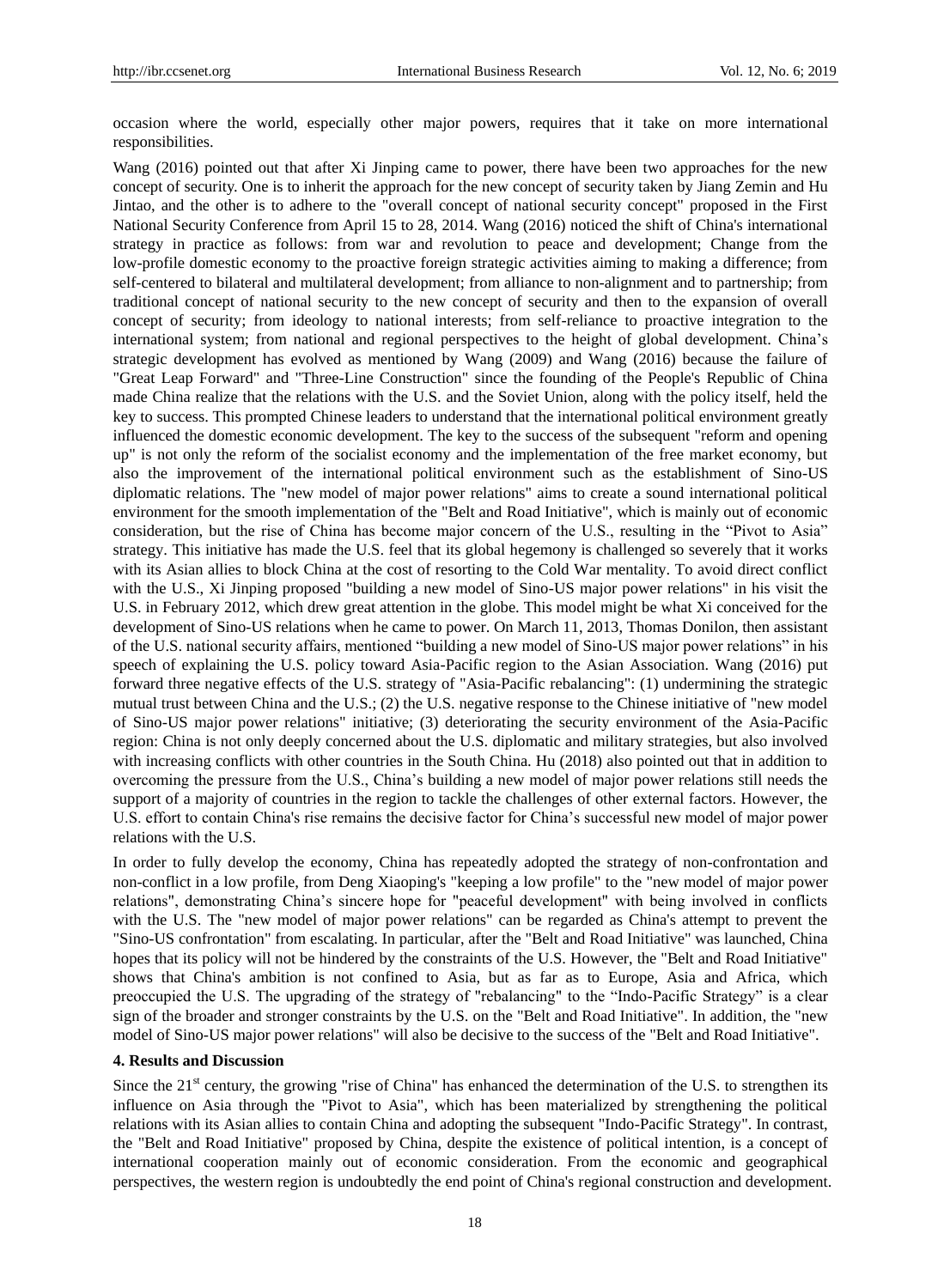However, from the perspective of "Belt and Road Initiative", the remote western region on the border of China is in the center of East, West, Central and South Asia. Therefore, the western region of China that used to be considered the end point of investment and development will be the starting point of the "Belt and Road Initiative". China intends to extend its political and economic territory through the "Belt and Road Initiative" that goes across three continents, Europe, Asia and Africa. It can promote domestic and foreign investment economically and strengthen its relations with the third world countries politically. Logistically it can make use of the Eurasian railways on land and maritime routes through India and Southeast Asia to Europe. However, the success of the China Railway Express has been confined to the space between Asia and Europe, the success of "point" and "line" that is far from the success of "area". The five Central Asian countries can be regarded as the preliminary success of "area" on the belt and the operation of RCEP as the success of "area" on the road. The belt extends westwards from the west inland of China and Central Asia is an important relay station to Europe, while Southeast Asia is part of the "21<sup>st</sup> Century Maritime Silk Road" on the "Belt and Road Initiative" heading to Europe. Therefore, the support of ten ASEAN countries can be set as a target in the short run. With the "Belt and Road Initiative" initiative, the five Central Asian countries on the "belt" can exert a huge impact on China's economic development due to their energy endowment, and are expected to play their roles in the future market. The ten ASEAN countries on the "road" can be expected to expand their existing market scale. Wang (2018) pointed out that "Belt and Road Initiative" strategy provides strategic guidance for Chinese enterprises to develop the African markets, although some economic risk, social risk, policy risk, and investment risk in Africa, there also is advantage of a national strategy to support the opportunities and resources endowment. In order to further response to the "The Belt and Road" strategy, based on the systematic assessment of the African market risk, enterprises in China actively implement the "going out" strategy of developing African market, from the perspectives of enhancement of risk prevention and control, promotion of cross cultural management ability, Joint foreign investment among enterprises looking for suitable partners, prudent exploration of risks and so on. China has advantages over the U.S. in the opportune timing, geographical convenience and good relations of both the "belt" and the "road", but the attitude of countries involved towards the Initiative and the U.S. influence on these countries remain as a major obstacle to the smooth implementation of the "Belt and Road Initiative".

The above-mentioned attitude of major powers gears towards the "Belt and Road Initiative" decisive for its smooth development. Although the U.S. is on the other end of Pacific Ocean, its attitude exerts the hugest influence on the "Belt and Road Initiative". After the setbacks of "Great Leap Forward" and "Three-Line Construction" and the success of "Reform and Opening-up", China has come to be keenly aware of the key role played by the good international relations, especially the Sino-US relations, in its economic stability and development. Therefore, even if the U.S. persists in working with its Asian allies to curb the "Belt and Road Initiative" at the cost of repeating the Cold War, China's constant emphasis on "peaceful rise" and the "new model of Sino-US major power relations" demonstrates its effort to create the best environment for dispelling the hostility between the two countries and maintaining the sustainable development of China's economy. As discussed in the analysis, it is the U.S. that plays a decisive role in how to avoid the negative impacts of "Indo-Pacific Strategy", "Pivot to Asia" and "Belt and Road Initiative" and seek positive benefits from these strategies.

#### **Acknowledgement**

This research is supported by the National Chin-Yi University of Technology, Taiwan, R.O.C. (under Project: NCUT 19-R-MB-025)

#### **References**

- Bmariani, B. (2013). The Role and Interests of China in Central Asia, SAFEWORLD Policy Brief, Retrieved from: https://www/Downloads/chinas-role-and-interests-in-central-asia---chinese.pdf
- Broomfield, E. V. (2003). Perceptions of Danger: The China threat. *Journal of Contemporary China, 12*(35), 265-284.<https://doi.org/10.1080/1067056022000054605>
- Chang, C., & Yuan, Y. (2016). China's geo-strategy in Central Asia and its influence on Silk Road Economic Belt. *World Regional Studies, 25*(1), 22-30. https://www.airitilibrary.com/Publication/alDetailedMesh?DocID=sjdlyj201601003
- Chang, Y. (2009). China's Energy Cooperation with Central Asian Countries and China's Energy Security-A Perspective of Geopolitics. *Russian Studies, 2009*(6), 116-128. https://www.airitilibrary.com/Publication/alDetailedMesh?DocID=elsyj200906011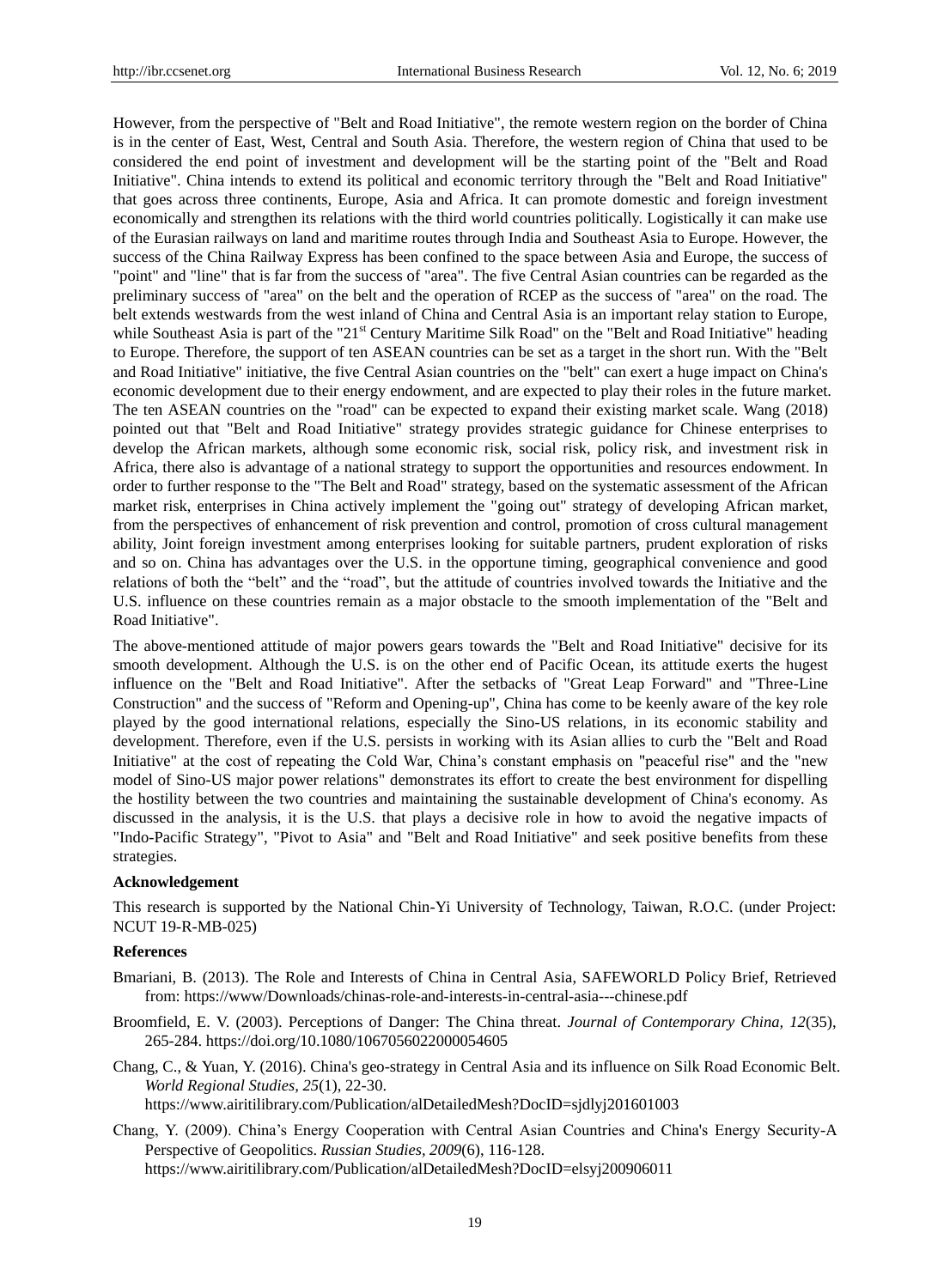Chen, B., & Wei, H. (2015), Discussion on the "Indo-Pacific Era" and China's Strategic Response. *Indian Ocean Economic and Political Review, 2015*(2), 51-65.

http://www.airitilibrary.com/Publication/alDetailedMesh?DocID=ydyjjtyj201502004

- Cheng, J. (2015). An Observation of Mainland China US Relations Change from Perspectives of "Balance of Power" Theory. *Prospect & Exploration, 13*(9), 27-44. https://www.mjib.gov.tw/FileUploads/eBooks/21602edd8c7443cc9d55772e6d22116f/Section\_file/632b414 684e84b28b0d973c0f02469b3.pdf
- Chou, C. (2018). The Support, Obstacle, and Development of China Railway Express under the "Belt and Road Initiative". *Prospect & Exploration, 16*(1), 85-99. https://www.mjib.gov.tw/FileUploads/eBooks/a100022c2b0b4efa8927d1a98f7f7dc0/Section\_file/c3f0e10c0 d1d49ba9bdf5a7893162b84.pdf
- Chu, G., & Chang, C. (2010). The Significance of China Rise and Its Influence toward Regional Politics. *Review of Global Politics, 30*, 127-156.<https://doi.org/10.29899/JRM.201004.0005>
- Ge, J. (2001). The U.S. Role in Resuming the Cross-Strait Dialogue. Studies in Communism, 24(11), 9-13. [http://readopac2.ncl.edu.tw/nclJournal/search/detail.jsp?sysId=0004697855&dtdId=000040&search\\_type=d](http://readopac2.ncl.edu.tw/nclJournal/search/detail.jsp?sysId=0004697855&dtdId=000040&search_type=detail&la=ch) [etail&la=ch](http://readopac2.ncl.edu.tw/nclJournal/search/detail.jsp?sysId=0004697855&dtdId=000040&search_type=detail&la=ch)
- Hsia, L. (2015). The U.S. "Indo-Pacific Strategy" From the Dual Perspectives of Geopolitics and Geoeconomy, 2015 Annual Academic Conference of China Association of Marine Affairs (Second China Marine Development Forum).<https://www.airitilibrary.com/Publication/alDetailedMesh?DocID=9319876>
- Hu, A., Ma, W. & Yan, Y. (2014). Connotation, Definition and Passage of "Silk-road Economic Belt" Strategy. *Journal of Xinjiang Normal University (Philosophy and Social Sciences), 35*(2), 1-10. http://www.uscnpm.com/Uploads/kindeditor/file/20150202/\_%E4%B8%9D%E7%BB%B8%E4%B9%8B %E8%B7%AF%E7%BB%8F%E6%B5%8E%E5%B8%A6\_%E6%88%98%E7%95%A5%E5%86%85%E 6%B6%B5\_%E5%AE%9A%E4%BD%8D%E5%92%8C%E5%AE%9E%E7%8E%B0%E8%B7%AF%E5 %BE%84\_%E8%83%A1%E9%9E%8D%E9%92%A2.pdf
- Hu, M. (2018). The Issue of Competition and Cooperation between China and the U.S. in the South China Sea: Challenges for a "New Type of Great Power Relations." *Prospect Quarterly, 19*(1), 57-107. http://www.airitilibrary.com/Publication/alDetailedMesh?docid=15601696-201801-201805100015-201805 100015-57-107
- Ku, H. (2018). "Belt and Road Initiative" and China-ASEAN Economic and Trade Development. *Southeast Asian Studies, 2018*(1), 115-133. https://www.airitilibrary.com/Publication/alDetailedMesh?DocID=dnyyj201801008
- Kwo, W., Wu, Q., Sun, K., Lien, C., & Tsai, C. (2006). China's Peaceful Ascendancy-Threat or Partner to the World Community, *European Journal of International Review, 2*, 167-209. http://10.7071/EJIR.200607.0167
- Li, Q. (2014). Regional Strategic Implication and Practice in Chinese-Central-Asian Innovative Cooperative Mode and Co-construction of "Silk Road Economic Belt". J*ournal of Shaanxi Normal University (Philosophy and Social Sciences Edition), 43*(7), 5-15. [http://www.xuebao.snnu.edu.cn/UpFile/PDF/WK\\_136\\_1.pdf](http://www.xuebao.snnu.edu.cn/UpFile/PDF/WK_136_1.pdf)
- Lin, Y. (2016). The Reconstruction of India's Security Role in Southeast Asia: Toward ASEAN-centric Orientation. *Review of Global Politics, 53*, 83-118. https://www.airitilibrary.com/Publication/alDetailedMesh?DocID=17263786-201601-201603210009-20160 3210009-83-118
- Lu, M., Chen, Y., Lu, Y. & Li, E. (2018). The spatial balance pattern between land and sea transport in Europe-Asia under the Belt and Road Initiative. *Acta Geographical Sinica, 73*(8), 1526-1539. https://www/Downloads/%E2%80%BB%E7%8F%A8%E6%B9%8D%E7%8F%A8%E7%B9%9A%C2%A 7%E9%87%A9%E7%A5%9C%E7%8B%9F%E9%9F%81%E6%8D%9A%E6%B9%AE%E7%BF%BB% E7%BF%BB%E6%BC%86%E5%A0%8D%E6%80%80%E8%85%94%E8%AB%BE%E6%BD%94%E6 %AD%99%E7%AE%97%E7%85%A6%E6%98%B4.pdf
- Men, H. (2016). China's Rise and Changes of International Order. *Quarterly Journal of International Politics, 2016*(1), 60-89.<https://www.airitilibrary.com/Publication/alDetailedMesh?DocID=gjzzkx201601004>
- Mo, H., Wang, C., & Sung, C. (2015). Economically suitable areas of China's transnational container transport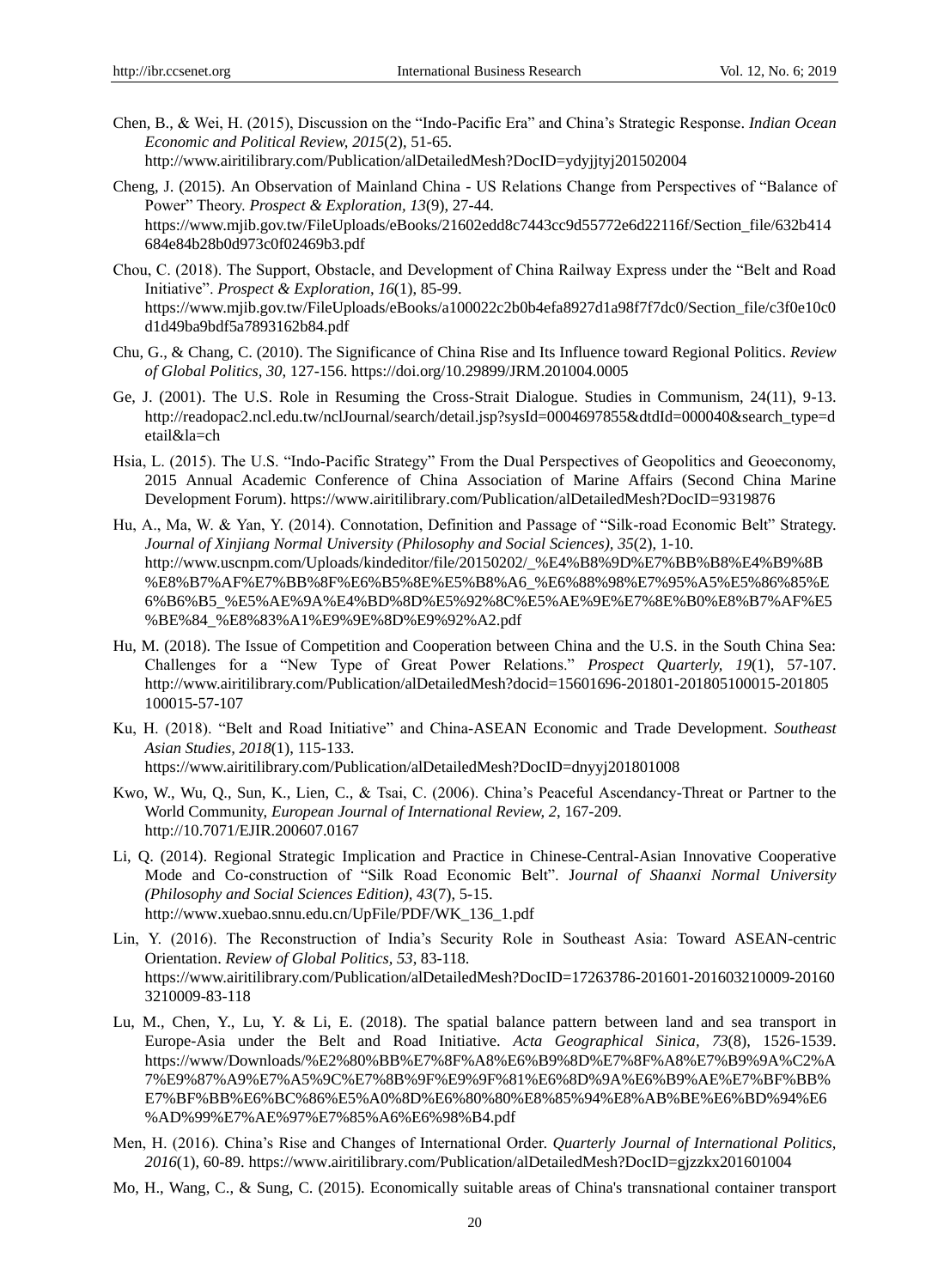by land in the Silk Road Economic Belt. *Progress in Geography, 2015*(5), 581-588. <https://www.airitilibrary.com/Publication/alDetailedMesh?DocID=dlkxjz201505006>

- Qi, H. (2015). "The Belt and Road" and Its Implications for China's Neighboring Diplomacy and Asian Development. *Journal of China's Neighboring Diplomacy, 2015*(2), 70-86. http://www.iis.fudan.edu.cn/\_upload/article/d5/81/93ade2d147fb975b848c0f8e8901/448a3620-569e-4844-8 89b-41a758d69cf4.pdf
- Shao, H. (2015), From CICA to OBAOR: An Analysis of Mainland China's Diplomatic Strategies, *Prospect & Exploration, 13*(11), 42-58. https://www.mjib.gov.tw/FileUploads/eBooks/005a240353dc4ff9acd8efc83e571b67/Section\_file/75d7f3ab 9b184205a9d1e6101260bdbe.pdf
- Sheng, L. (1999). China and the U.S.: Asymmetrical Strategic Partners. *Washington Quarterly, 22*(3), 147-164. <https://doi.org/10.1080/01636609909550411>
- Sun, K. (2015). The Strategic Link between RCEP and Maritime Silk Road: Community of Common Destiny and Its Implication. *Review of Global Politics, 50*, 7-12. https://www.airitilibrary.com/Publication/alDetailedMesh?DocID=17263786-201504-201505150008-20150 5150008-7-12
- Sung, G. (2015). Promoting the Development of the Western Region Through the "Silk Road Economic Belt" Strategy. *South Asian Studies Quarterly, 2015*(1), 50-54. http://www.airitilibrary.com/Publication/alDetailedMesh?docid=nyyjjk201501008

Sung, J. (2017). The U.S. Conception of the "Belt and Road Initiative" and China's Strategic Option – Analysis Based on the Opinions of Scholars of US Brookings Institution and the Council on Foreign Relations. *Global Review, 2017*(6), 57-74. https://www.airitilibrary.com/Publication/alDetailedMesh?DocID=gjzw201706004

Tang, S (2000). Regional Economic Integration of Central Asia Under the Sino-Russian Strategic Partnership. *Central-Asia, 2000*(7), 27-33.

<http://www.sirpa.fudan.edu.cn/wp-content/uploads/2016/01/2000-1-Central-Asia.pdf>

Tsai, T. (2013). Xi Jinping's Recent Visit to Central Asia and Its Strategic Implications. *Prospect & Exploration, 11*(10), 13-18. https://www.mjib.gov.tw/FileUploads/eBooks/e53a2f9a56944d109c078073f4e3bfac/Section\_file/518cff22f

0cb49799d0f72b0c9e45754.pdf

- Tsao, H. (2018). US Perceptions of China's "Belt and Road Initiative". *Journal of Beijing University of Technology (Social Sciences Edition), 18*(2), 43-48. https://www.airitilibrary.com/Publication/alDetailedMesh?DocID=bjgydxxb-shkx201802007
- Wang, C., & Wu, K. (2016). Research on the impact of policies on my National Security and Asia's National of the U.S. "Return to Asia." *WHAMPOA - An Interdisciplinary Journal, 71*, 59-73. <https://www.cma.edu.tw/journal/71download.php>
- Wang, H. (2016). The U.S. Rebalance toward Asia-Pacific in The Light of "The Rise of China". *Journal of China and International Relations, 4*(2), 19-33. https://doi.org/10.5278/ojs.jcir.v4i2.1697
- Wang, J. (2009). From Seeking Alliance to Building a Harmonious World: Stages of China's 60-year Major Power Relations. *Leadership Science, 29*, 53-56. http://www.cnki.com.cn/Article/CJFDTOTAL-LDKI200929024.htm
- Wang, K. (2016), Chinese international strategy and The Belt and Road. T*aiwan International Studies Quarterly, 12*(3), 23-50. https://doi.org/10.29800/TLSQ
- Wang, S. (2018). Analysis of China's Mineral Enterprises' "Going Global" Strategy in Africa under the Background of "Belt and Road". *New Economy, 2018*(1), 56-61. https://www.airitilibrary.com/Publication/alDetailedMesh?DocID=xjj201801009
- Womack, B. (2017). China, ASEAN and the Re-centering of Asia. *World Economics and Politics, 2017*(7), 65-76. http://ejournal.iwep.org.cn/index.php?optionid=979&method=letters&auto\_id=3164
- Yang, C. (2005). Evolution of the US-Japanese Alliance A Case Study of the Treaty of Mutual Cooperation and Security between the U.S. and Japan. *Fu Hsing Kang Academic Journal, 84*, 165-189. https://10.29857/FHKAJ.200509.0007